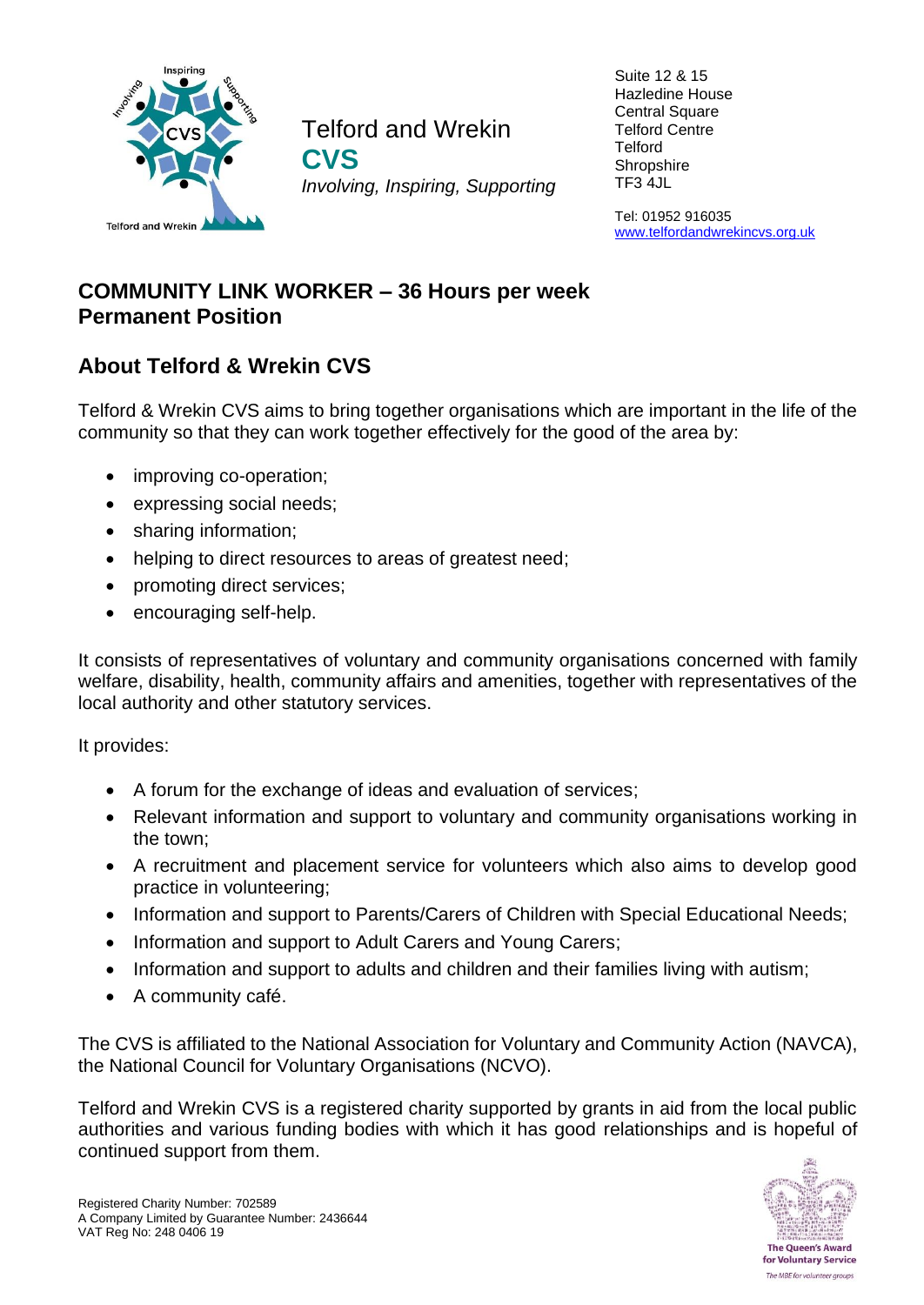# **About the Job**

**Responsible To: All Ages Carers Centre Service Manager**

## **Job Purpose:**

- Provide a single point of community-based solutions to people with adult social care needs;
- Increase the visibility of the voluntary and community sector to operational staff within multi agency settings;
- To work in a multiagency way across all TWCVS projects and Adult Social Care, Children & Families Services, Public Health, Midlands Partnership Foundation Trust, other VSCE teams, stakeholders and partners.
- Provide information, advice and assisted access to services for members of the community;
- Support people to access digital platforms for self-help and care;
- Providing an innovative and creative approach supporting people to live well closer to where they live;
- Increase the knowledge of wider colleagues about services available in the community.

## **Main Duties and Responsibilities:**

## **Response to Wellbeing Independent Partnership (WiP) First Point of Contact & Networking**

- To ensure residents of Telford and Wrekin are responded to as part of our WiP First Point of Contact information, advice and telephone helpline to be supported and have effective connections to services;
- To work alongside internal and external colleagues in ensuring a multiagency approach.
- Responding to members of the public with a range of solutions including those available in the community;

## **Hospital Avoidance & Discharge**

- Engage, listen and build relationships with people of all ages, genders and backgrounds;
- Support and motivate individuals to develop solutions to the issues they care about to improve their health and wellbeing;
- Case work for families evidencing outcomes
- To support regular information stands, identifying people on admission and discharge of hospital settings;
- Enhance links with GP practices & health colleagues to ensure they are aware of voluntary sector organisations and services based within the community;

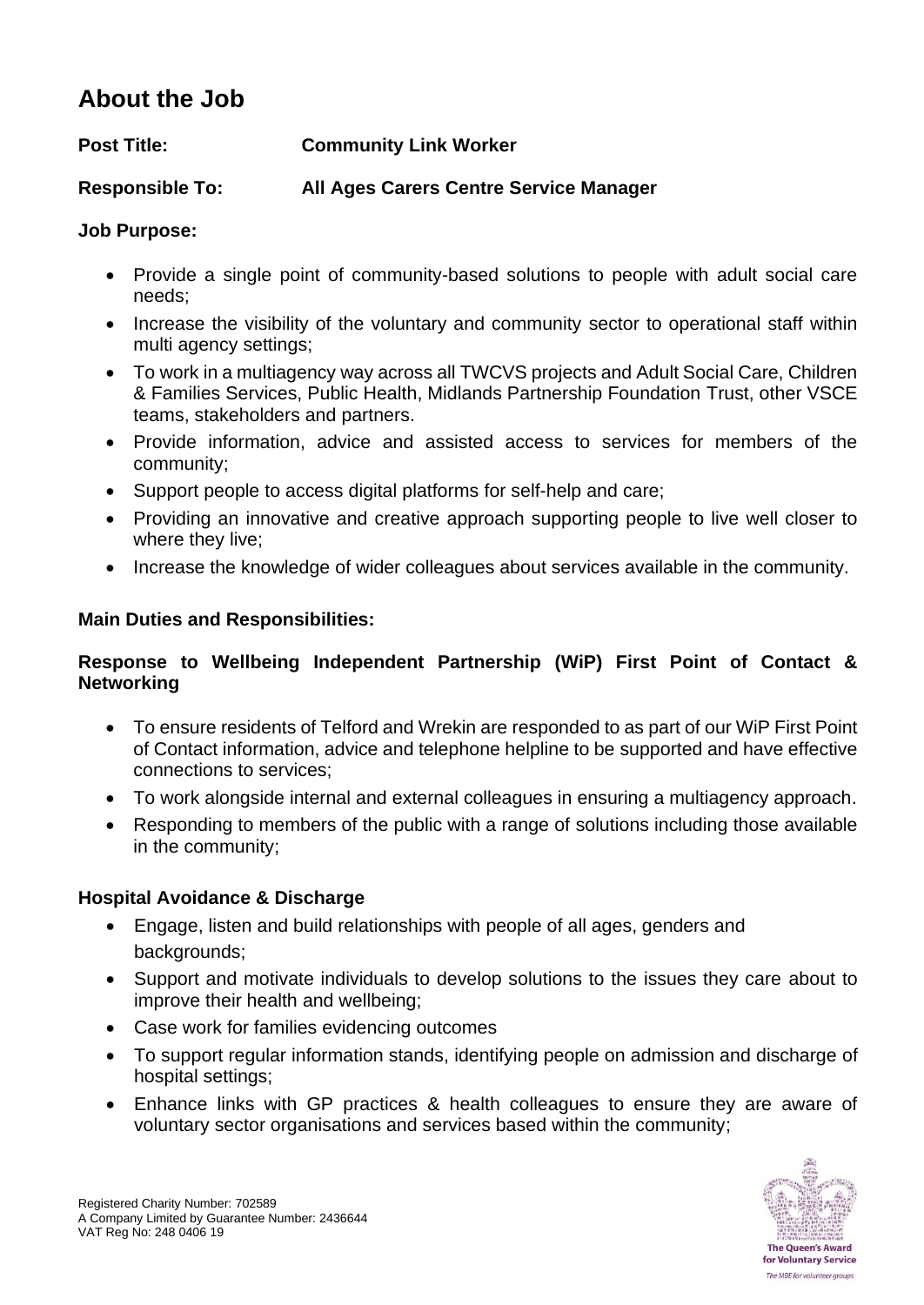## **Social Prescribing (Community Activities)**

- Using creative solutions to support individuals who would benefit from social prescribing activities to:
	- o Build confidence and assist in gaining skills and employment
	- o Reduce isolation;
	- o Support / enable self-care;
	- o Refer / connect with local services;

### **Digital Inclusion**

- To assist the CEO in respect of the wider Digital Inclusion Programme across Telford & Wrekin
- To empower members of the community to:
	- o Access technology in a variety of ways e.g. Tablet loan scheme
	- o Integrate and co-ordinate the wider TWCVS digital response

### **Develop the Digital Hub**

To provide 'Tea & Tech' sessions, assist with IT skills / Homework Clubs utilising TWCVS and partner agency community venues to include Telford Independent Living Centre, Halzedine House – IT Suite and Madeley Wellbeing Café

#### **Monitoring & Evaluation**

- Maintain accurate records of all work undertaken, providing regular reports;
- Pro-actively monitor and evaluate work;
- To regularly evaluate cases and customer satisfaction.

Telford & Wrekin CVS operates a friendly, informal team. However, we aim to maintain the highest standards of service and efficiency. Experience of working in a small team in a busy office environment would, therefore, be an advantage.

Support, supervision and training, where necessary, will be provided.

## **Qualifications**

Evidence of a solid general education is required together with GCSE A\*-C / 9-4 or equivalent in English Language and Maths. Developed keyboard skills and advanced knowledge and ability to use Microsoft Office applications, i.e. Word, Excel, Outlook, Internet Explorer and an understanding or knowledge of Access are also critical.

A relevant professional qualification, NVQ level 3 in Health and Social care or equivalent.

Evidence of further education or training that would support your application.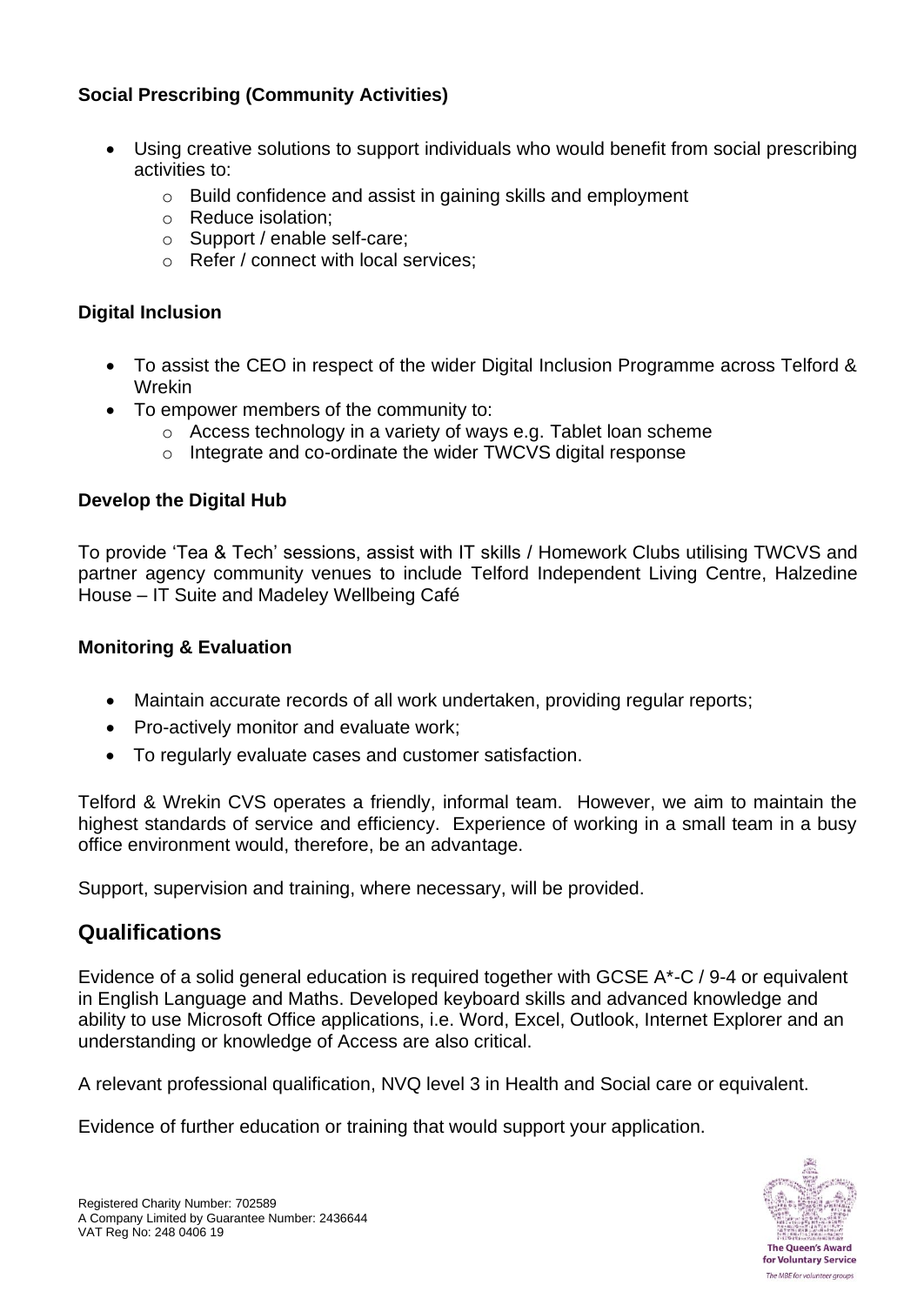# **Extracts from Conditions of Service**

- The post is for 36 hours per week.
- Permanent Post
- Salary: £22,894 per annum
- Expenses of travel will be reimbursed.
- Holiday entitlement 4 working weeks plus public bank holidays as agreed.
- Superannuation eligible employees will be auto-enrolled into the Pensions Trust pension scheme. The employee may elect to opt out of this.
- The post holder may be required to undertake Enhanced Disclosure and Barring Service check. Where the post holder will work in contact with vulnerable adults, Telford and Wrekin CVS is entitled to ask exempted questions under the provisions of the Rehabilitation of Offenders Act 1974 Exemptions Order 1975 and will require an Enhanced Disclosure from the Disclosure and Barring Service before any appointment can be confirmed. Telford and Wrekin CVS complies completely with the DBS [Code of Practice;](https://www.gov.uk/government/publications/dbs-code-of-practice) a copy of the code is available on request. Any criminal record shown on a disclosure will not necessarily be a bar to employment, any matter revealed will be discussed with the applicant before any offer of employment is withdrawn. Our Recruitment of Ex-Offenders Policy is available on request. Information obtained from the DBS will not be used unfairly.
- The post holder may be required to complete a questionnaire to assess any health and safety workplace needs through the Local Authority's Occupational Health Service.
- Normal office hours are between 9.00 am 5.00 pm: Monday to Thursday; 9.00 am 4.00 pm: Friday. "Out of Hours" work will be necessary. Time off in lieu can be arranged (overtime is not paid).
- The post holder will be based at Suite 12 & 15, Hazledine House, Central Square, Telford Centre, Telford, Shropshire, TF3 4JL but may be required to work at any of our premises from time to time, as well as working across the borough in local communities.

## **Further Information:**

For an informal discussion contact Laura Thorogood, All Ages Carers Centre Manager, on (01952) 916039 or by email [laura.thorogood@telfordcarers.org.uk](mailto:laura.thorogood@telfordcarers.org.uk)

For an application form, please contact Karen Morrow, HR Officer, on (01952) 916036 or email [karen.morrow@tandwcvs.org.uk](mailto:karen.morrow@tandwcvs.org.uk)

**Closing Date:** 3 pm on Friday 20 May 2022

**Interview Date:** TBC

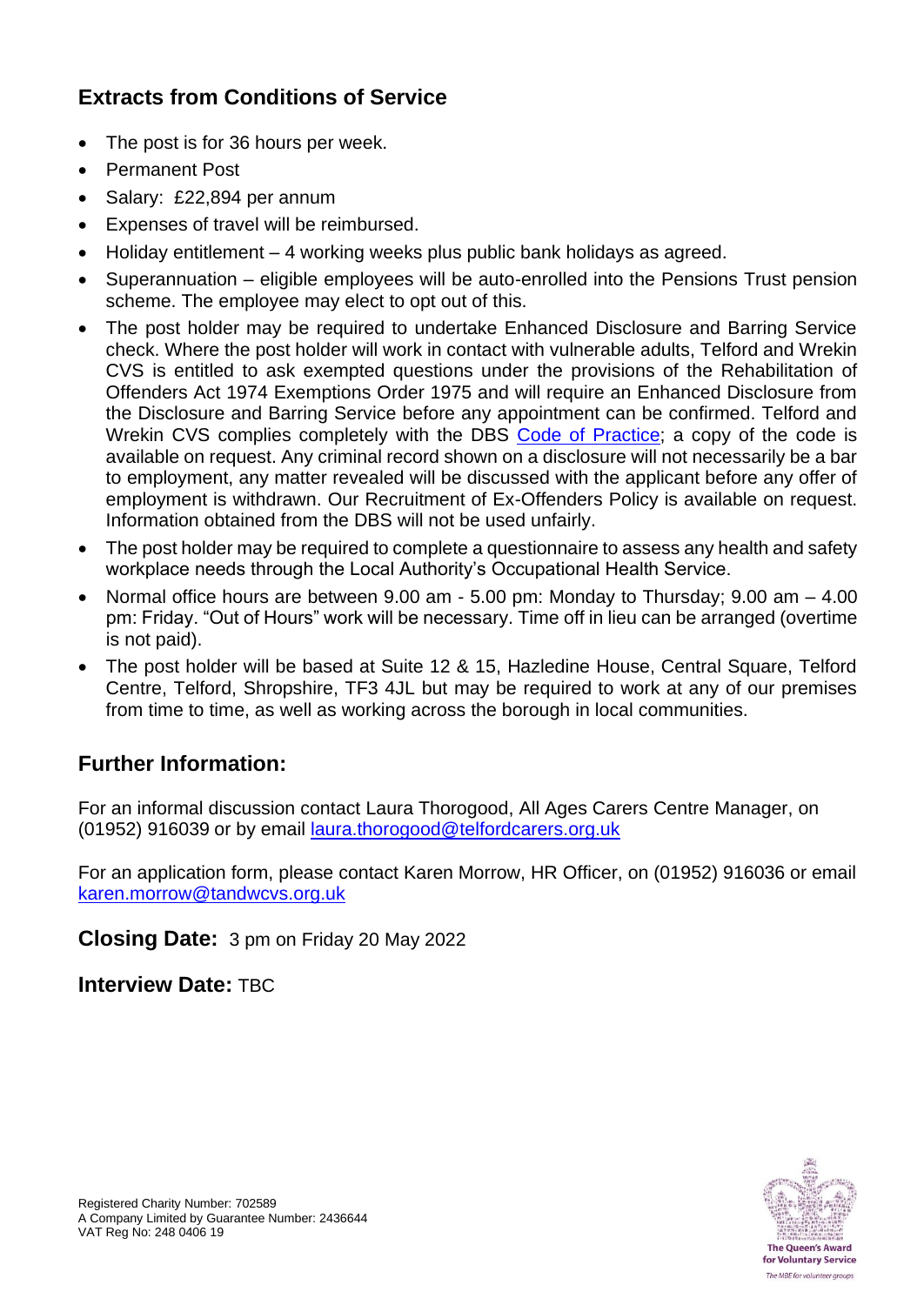| <b>PERSON SPECIFICATION</b>               |                                                                                                                                                                                                                                 |                                                                                                                                            |  |
|-------------------------------------------|---------------------------------------------------------------------------------------------------------------------------------------------------------------------------------------------------------------------------------|--------------------------------------------------------------------------------------------------------------------------------------------|--|
| <b>FACTOR</b>                             | <b>ESSENTIAL</b>                                                                                                                                                                                                                | <b>DESIRABLE</b>                                                                                                                           |  |
| <b>Education / Training</b>               | A relevant professional qualification<br>NVQ Level 3 Health and Social Care<br>or equivalent.                                                                                                                                   |                                                                                                                                            |  |
|                                           | Numerate. Good standard of literacy.<br>$\bullet$<br>Commitment to personal development.                                                                                                                                        |                                                                                                                                            |  |
| <b>Experience</b>                         | Demonstrate proven experience of<br>$\bullet$<br>working directly with families needing<br>support within the community.                                                                                                        |                                                                                                                                            |  |
|                                           | Experience of developing / delivering<br>effective sign posting and supporting<br>access to services.                                                                                                                           |                                                                                                                                            |  |
|                                           | Experience of working within a team in<br>a demanding environment.                                                                                                                                                              |                                                                                                                                            |  |
| <b>Skills, Abilities and</b><br>Knowledge | Excellent communication skills (verbal<br>$\bullet$<br>and written) and the ability to influence<br>a variety of audiences.                                                                                                     | The commitment and ability to develop<br>$\bullet$<br>positive relationships with service users,<br>colleagues and external organisations. |  |
|                                           | Good negotiating skills and the drive<br>$\bullet$<br>and commitment to achieve positive<br>outcomes for service users and<br>colleagues.                                                                                       | Understanding of the varied needs of<br>$\bullet$<br>families and community-based services<br>available.                                   |  |
|                                           | Ability to work on own initiative, work<br>$\bullet$<br>well under pressure, prioritise work<br>and manage time effectively when lone<br>working.                                                                               |                                                                                                                                            |  |
|                                           | A good listener with the skills and<br>qualities to engage, motivate and<br>empower families / service users<br>(including those who may be reluctant<br>to engage) encouraging them to work<br>positively with local services. |                                                                                                                                            |  |
|                                           | Ability to make effective assessment of<br>need.                                                                                                                                                                                |                                                                                                                                            |  |
|                                           | Working knowledge of Protection of<br>Vulnerable Adults.                                                                                                                                                                        |                                                                                                                                            |  |
|                                           | Understanding of the importance of<br>$\bullet$<br>confidentiality and the need to treat<br>sensitive information in line with the<br>Data Protection Act.                                                                      |                                                                                                                                            |  |
|                                           | Friendly, approachable, caring,<br>empathic, flexible, innovative,<br>resourceful, reliable, responsible,<br>methodical, non-judgmental,<br>organised, assertive, tactful and<br>decisive.                                      |                                                                                                                                            |  |
|                                           | Ability to work effectively as part of a<br>larger team within a framework of<br>policies and procedures.                                                                                                                       |                                                                                                                                            |  |
|                                           | Good IT skills.<br>$\bullet$                                                                                                                                                                                                    |                                                                                                                                            |  |
| <b>Equal Opportunities</b>                | Able to demonstrate integration of<br>$\bullet$<br>equality and diversity into practice and<br>service delivery.                                                                                                                |                                                                                                                                            |  |